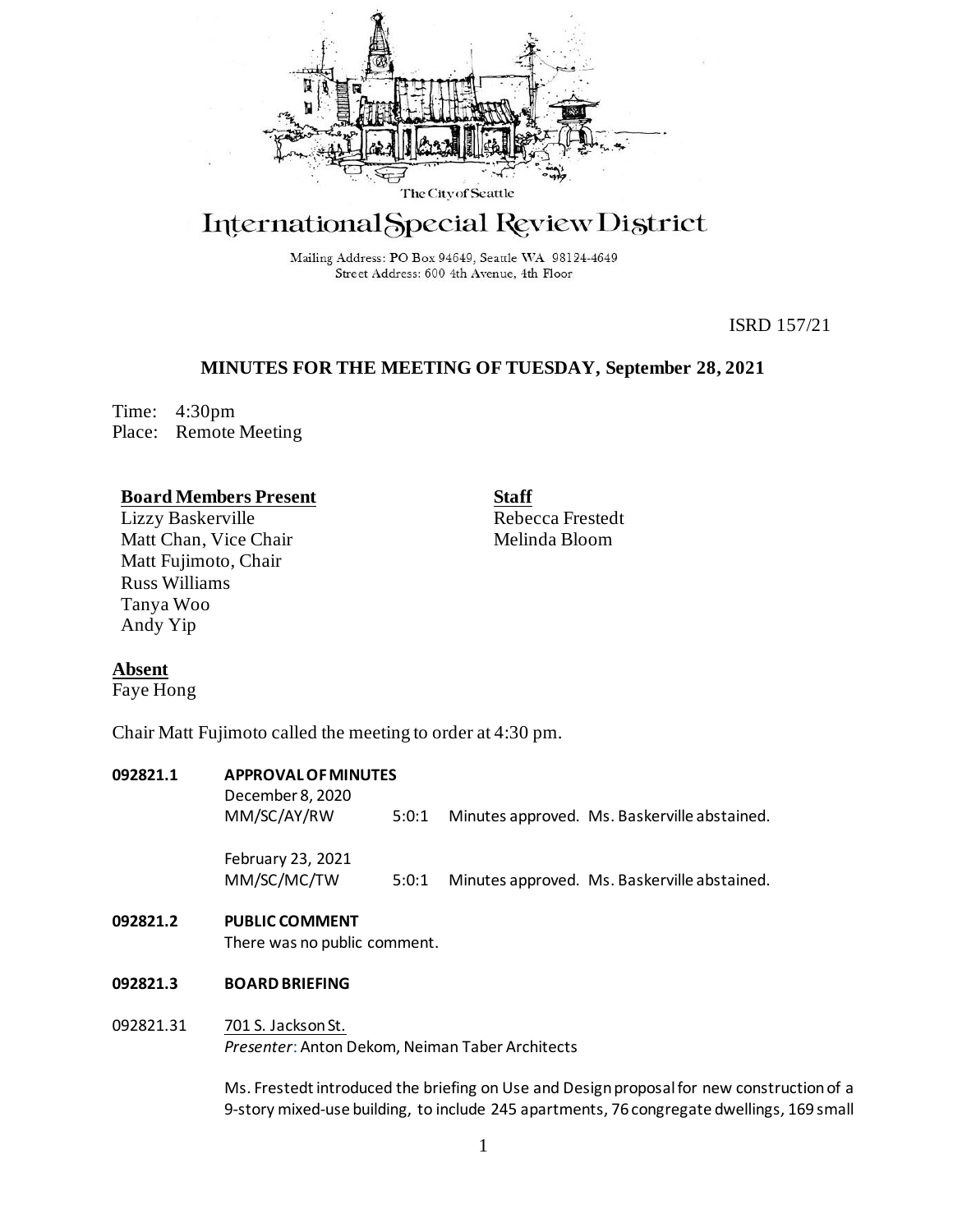scale efficiency units and ground floor retail. No parking is proposed. The lot size is 13,439 sq. ft. The proposal includes demolition of a one-story commercial building and related service station island, listed as a "secondary contributing" building in the Seattle Chinatown National Register listing.

Brad Padden, OZ Navigator/Housing Diversity, part of the development team, provided context of the site in the district and said the gas station at the northwest corner of the site is no longer in use. The auto repair garage occupying the south and east edges of the site is mostly vacant as well, except for a tenant space in the southwest corner that is currently occupied by the New Century Tea Gallery. A large portion of the lot is paved and is currently being used for surface parking.

Mr. Padden said the existing buildings on site will be demolished. The proposed building will require excavation of the entire lot, and the existing contamination associated with past on-site vehicular uses will be removed in coordination with the Washington State Department of Ecology. Existing sidewalk will be replaced, and numerous curb cuts associated with on-site vehicular uses will be removed. A new, smaller curb cut will be added along 7th Avenue for waste removal access. Existing street trees and streetlamps will be preserved.

Mr. Padden said the proposed project is a 9-story (approximately 100,000 SF) mixed use building with small-scale efficiency residential units (congregate dwellings and SEDUs) throughout and 3,000 SF of commercial tenant spaces at street level. The building will be constructed as 5 stories of wood construction on top of 4 stories of concrete construction with one basement story below. In support of mass transit and sustainability goals, no parking is provided. O. Z. Navigator, a joint venture between Housing Diversity Corp. and Nitze-Stagen, is working in partnership with the Mar Family to redevelop their property at 7th and Jackson. The Mar Family has been a property owner and active contributor in the Chinatown-International District for over a hundred years. The new project will include placemaking design qualities that will connect South Jackson Street with the neighborhood business core.

Mr. Patton said the following guiding principles were written as part of the partnership.

- He said they plan to meet with individuals and groups in the CID and Little Saigon to discuss this redevelopment project and welcome questions, ideas, and input before and throughout the design review process with the International District Special Review Board (ISRD).
- Engage with community stakeholders, businesses, and civic organizations to learn what is important through design, art, and public spaces to celebrate the district's place as the center of Asian culture in Seattle past, present, and future.
- Contribute to a just and inclusive community that serves all incomes and all ages with a mix of rental rates that promote economic diversity and are attainable for current CID residents.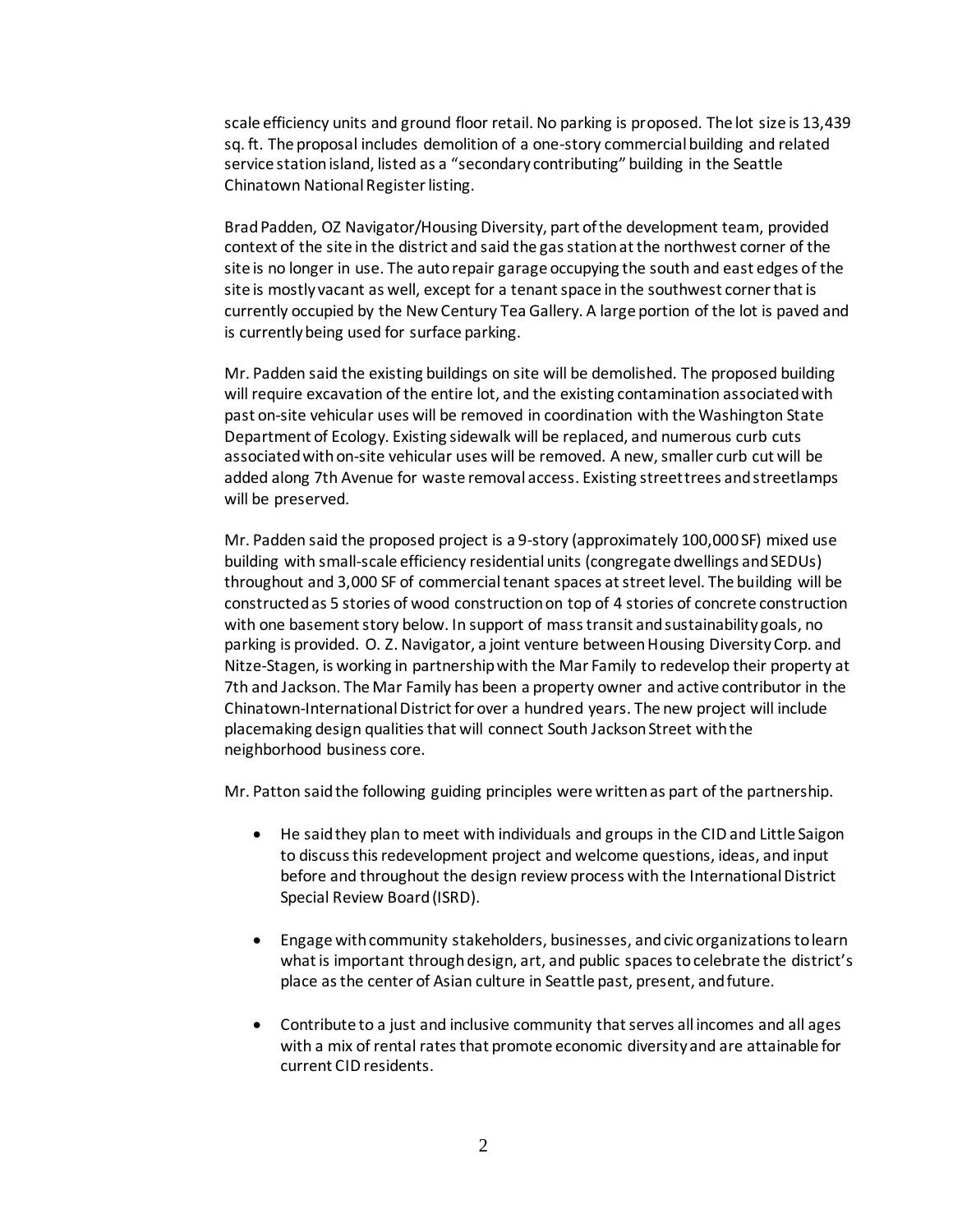- Provide financially attainable new housing that is affordable for existing members of the community.
- Design housing that appeals to seniors, professionals, and students who want to live at the center of Asian community and culture in Seattle.
- Develop a project that serves as a public gateway to easily connect pedestrians along South Jackson Street to the neighborhood.
- Work with the CIDBIA and SCIDpda to identify community-desired ground-floor retail tenants.
- Play a role in maintaining a neighborhood where residents and visitors feel at home speaking many different languages.
- Provide safe, accessible, and welcoming public spaces that invite visitors to linger and are designed for families, especially grandparents and grandchildren.
- Provide long-term support for CID initiatives and activities by participating on community boards and being involved with neighborhood groups.

Susan Boyle, BOLA, provided a historic overview of the buildings and the site beginning with a visual tour of the site over time through photos. (Full historic overview available in DON file). She said Jackson Street was regraded in 1908 and 1911. The L-shaped, one-story garage was constructed in 1927. The gas station – a steel building manufactured by the gas company, was moved to the site in 1956. She said both buildings have changed over time and the site has deteriorated and is mostly used for parking.

She noted other historic garages in the district including 407-411  $7<sup>th</sup>$  Avenue which was used by Wing Luke Museum for a time and is now used by the Theater Off Jackson, and 710-72 S. Jacksonis still open as a garage.

Ms. Boyle said the L-shaped garage and retail building at 711 South Jackson Street dates from the 1920s. As noted in the National Register Historic District nomination, the building is one of four early garages in the International District. These buildings are associated with the general commercial development of the neighborhood. The other garages appear to have retained more of their original features and are in better condition. A quick comparison between the subject garage and the former Wing Luke Museum, located in an original garage, or the existing garage across the street, reveals the more expressive character of the others. The garage building is relatively small. Although it is located at corner site, it is not a prominent visual structure because of its setback on the lot. Clad in painted stucco and changed through the infill of original storefronts, window, and door openings, it does not appear expressive of its older construction methods or materials - timber and wood framed and masonry. The exterior masonry appears to be in very poor condition, especially on the west facade.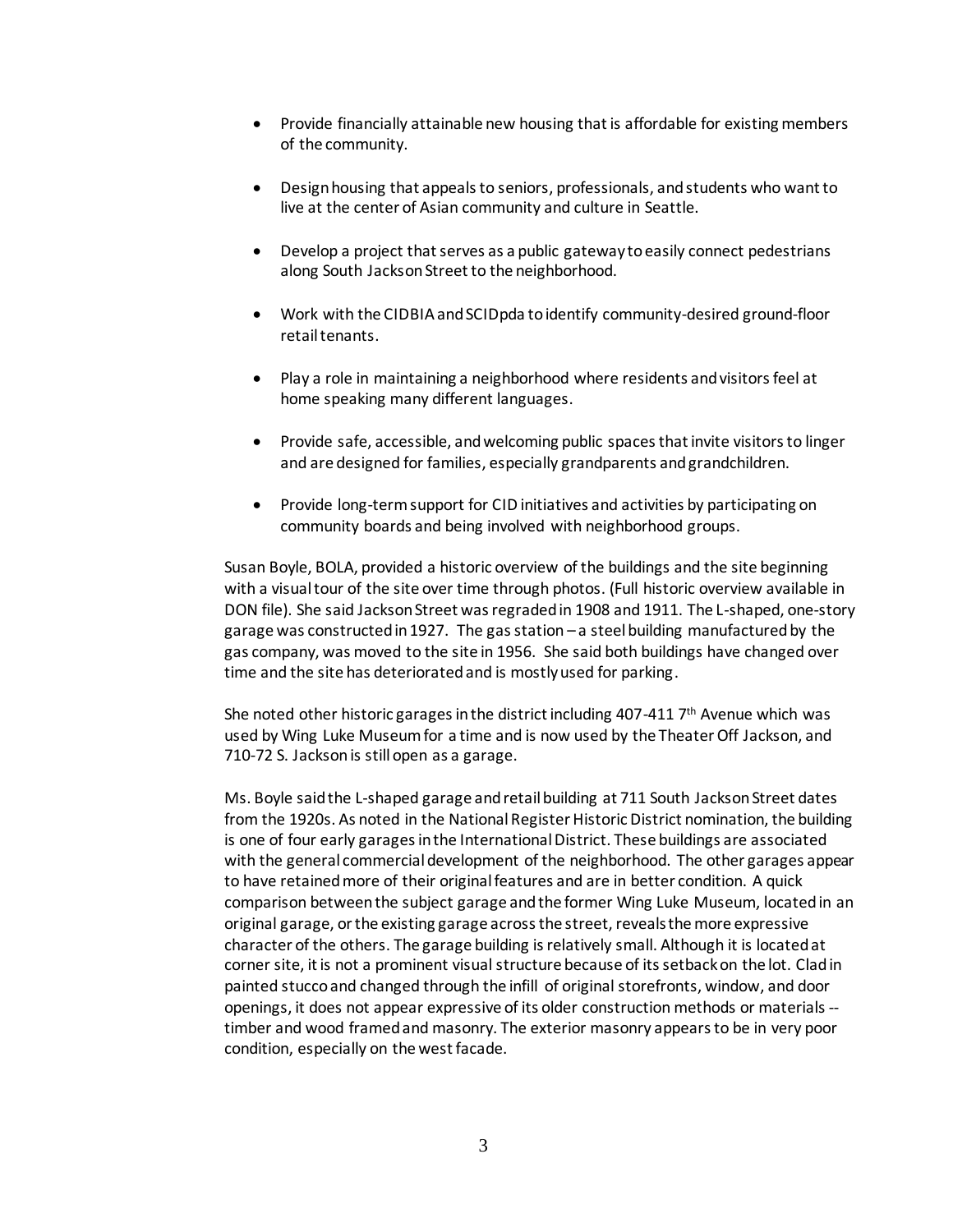Ms. Boyle said Barry Mar's family owned the property for four generations after purchase by his grandfather in 1921. She said Mr. Mar recalled that one of the tenants proposed moving the current gas station to the site, and this occurred in the late 1950s. He also noted that tenants included two partners, Ted Imanaka and Charlie Toshi who operated the gas station. There have been several long-standing tenants on site who operated the 7th Street Garage. Charlie Toshi owned the auto repair business before the Pat Abe. Pat's son, David Abe, recalled working in Mr. Toshi's garage in the 1980s. Pat Abe owned the gas station since 1972, having purchased the business from Ted Imanake. Mr. Imanake established the business in 1946, after he had returned to Seattle from internment. It was during his ownership that a former wood frame station on the site was demolished, and the existing station building was move to the site from its earlier location at 520 Seneca Street (the location of the present-day W Hotel).

Ms. Boyle said while it is a contributing resource in the district, the garage has lost features and its integrity. She cited SMC 23.66.318 and said the buildings are no longer useful and have no integrity.

Ms. Frestedt confirmed that this is a briefing, and that no formal decision would be made at this time. She noted the application is not yet complete.

Mr. Fujimoto said it was heartwarming to hear the stories about Mr. Mar and Mr. Abe. He said he found the history interesting.

Mr. Yip said he would have no problem with demolition of the site. He said the site is well-known and he was encouraged to see the site being put into use again.

Ms. Baskerville appreciated hearing the history of the site and said it does not evoke that history now.

Mr. Chan said that the buildings are no longer contributing but evoke the personalities involved. He asked if there were any plans to commemorate the Mar and Abe history there.

Mr. Padden said the human side is very important and they are trying to figure out how to address that.

Mr. Fujimoto said it is not enough to cite a couple paragraphs and noted the First Peoples were not adequately covered. He suggested tapping into remaining oral histories.

Ms. Woo echoed comments made about history and the interpretation of history. She said community outreach is important for input and to honor the past, and to educate the future about history there that is not known. She was interested in structural condition of island building. She asked if a structural report is needed.

Ms. Frestedt said the Board should inform the applicants if more information is needed.

Ms. Boyle said it is constructed of steel as a gas station structure. She said it goes back to a period when large manufacturers came up with a building prototype that would be used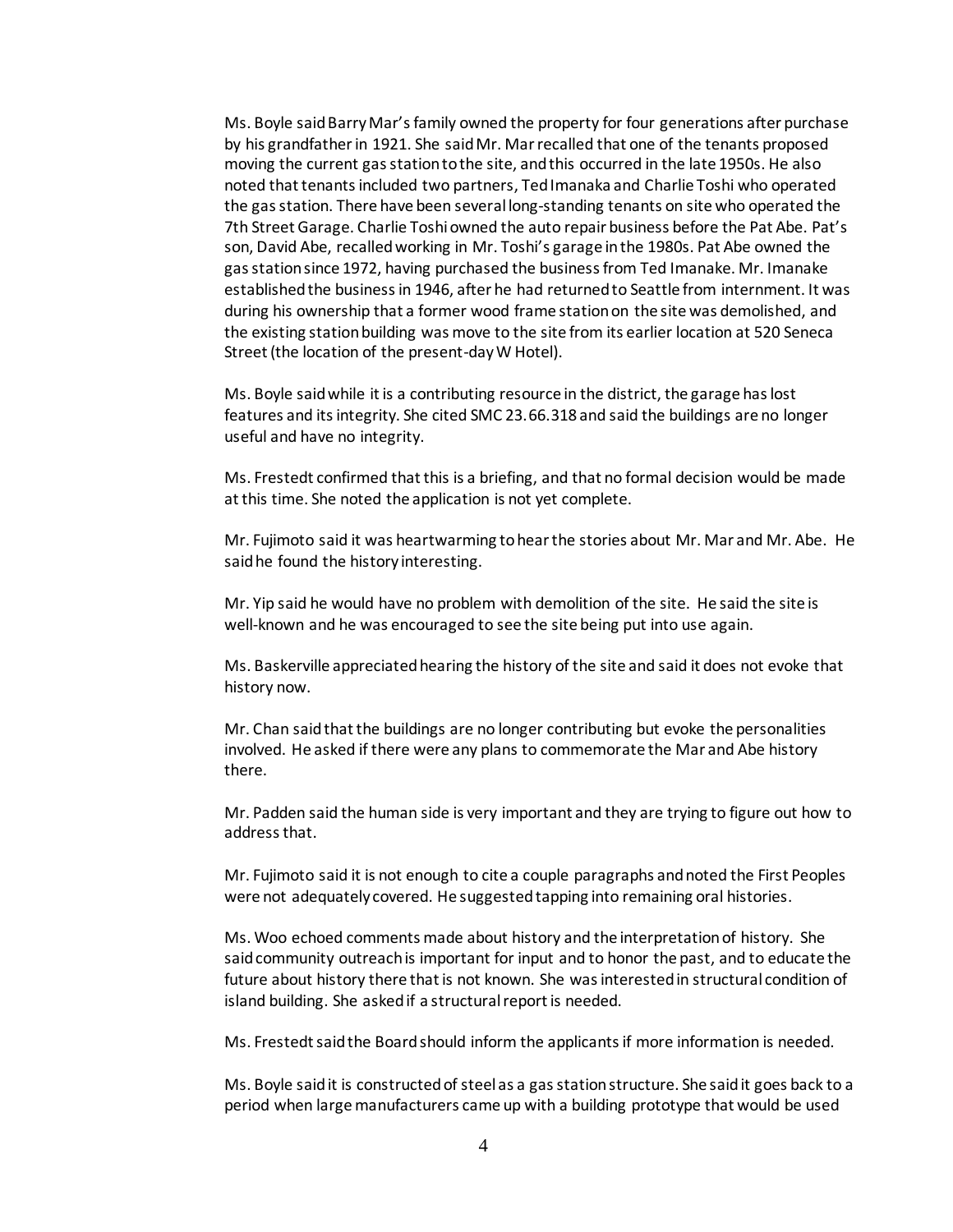as branding. She said the prefab structure had an Art Deco look and was constructed of pieces of sheet metal. She said it had two garage components and the cylindrical space was the office. She said the heavy metal panels are rusting at the corners and the structure is in poor condition.

Mr. Fujimoto asked the Board if additional information is needed.

Mr. Chan said he had enough information. He said he is interested in how human activity is addressed – the legacy of what took place there.

Mr. Williams agreed. He said the personality and human factor and contribution are worth preserving. He said if an inventory is done, he suggested possible surviving items be offered to Wing Luke Museum.

Mr. Yip said he had enough information on existing structures. He asked if artifacts from the building / site history would be incorporated into new building.

Mr. Fujimoto said over time the service garage structure lost features that warranted its listing on National Register.

Ms. Boyle said 'garage' had a typology as utilitarian, with size determined by size of vehicles. She said signage has not been there for a long time. She said interpretive imagery might be a record to Wing Luke. She said she found photos at Seattle Municipal Archives and there might be others. She said there are no features to save.

Mr. Fujimoto said he had enough information and cited as important the stories of the Mar and Abe families.

David Neiman, Neiman Taber Architects, said the site is contaminated and will require a massive cleanup with 15-20' of excavation to remove soil. He said in order to do that the existing buildings must be removed. He said community outreach had been done over 23 meetings and tours of other projects. He the project should be accessible to people who live in the community i.e., mixed income levels, diverse ages, business owners and employees of neighborhood businesses and agencies; affordable retail spaces that cater to small local businesses that serve community needs and desires; spaces for community benefit – use for meetings, gatherings for nonprofit organizations and community groups. He said iconic fabric buildings have been studied for bulk and scale and design context.

Mr. Neiman noted how the stacking of windows in historic buildings creates quiet repetition that acts as a foil to the activity at street level. He said deep set windows create texture and relief. He said horizontal banding in historic buildings is done with contrast in material, color, and masonry. He said horizontal banding adds rhythm, depth and order to a façade. He said banding can be achieved by changing orientation of material, using a different material or create relief. He noted the use of storefront openings to activate the public realm. He said full height glazing with clerestory windows provide natural daylight into commercial spaces. He noted use of vibrant colors and tactile materials where building sees most traffic.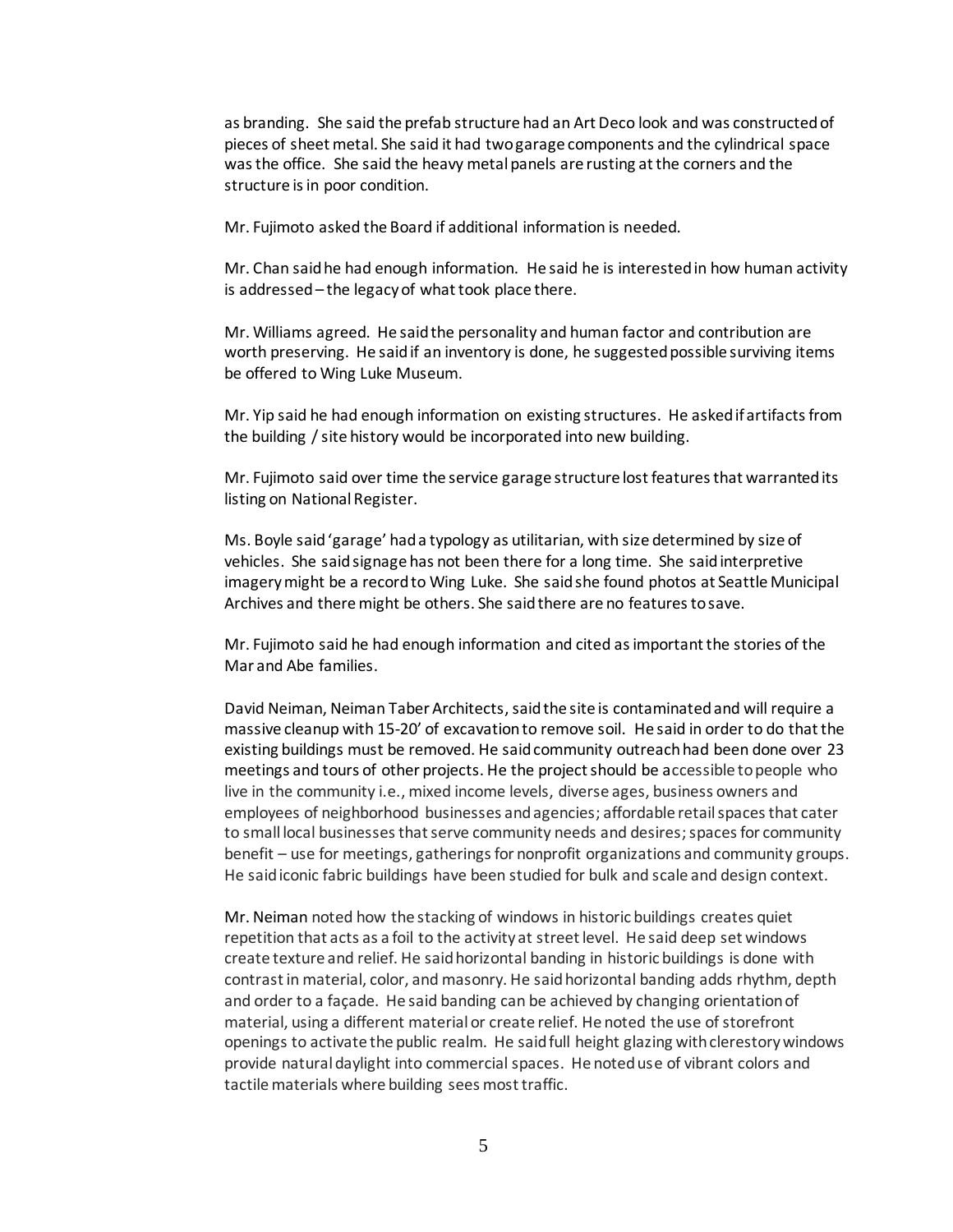Mr. Neiman said the massing of the new building will be similar to that of Uncle Bob's Place. The allowable structure height in the IDR-75/85 zone is 85' for residential uses. While setbacks are not required, the building mass will be offset from the east property line by 10' to allow for increased window area on that side of the building and to set back from potential future development. An upper-level setback is also provided on the west side of the building to reduce the structure height along 7th Avenue. A central courtyard provides access to light and air for the building's interior facing residential units. The massing takes the form of a U-shape in plan with the courtyard opening to the south in order to maximize daylight during winter months when the sun is low in the sky and traces a more southern arc. The upper-level setback results in a building with a stepped roof line and creates an opportunity for breaking down the mass of the building. The courtyard in the middle of the building creates an opportunity for bioretention planters and lush landscaping for interior-facing units to look onto. The lot size and need for a south-facing light well constrain alternative options for the building massing.

He noted the grade change and how the design relates to that. The proposed project is an eight-storymixed-use structure with small efficiency dwelling units (SEDUs) and congregate dwellings located on the upper levels with commercial spaces located at grade. He said SEDUs are complete studios that are smaller and more affordable. He said congregate units have shared kitchen and amenities that allows for reduced rents.

Anton Dekom went over massing options and noted C was preferred. He noted features of reduced height along 7th Avenue, split massing on north façade creates relief and interest along Jackson Street, increased glazing height at east end of Jackson Street frontage, and pedestrian canopies protect retail and residential entries. He requested input on how much, if any, canopy is appropriate. He provided ground level character study sketch for review.

Mr. Neiman said they are looking for feedback on the proposed demolition and massing alternatives.

Ms. Baskerville suggested outreach to InterimCDA WILD Youth program and work around lighting and safety study to make it pedestrian friendly. She said she supports Scheme C and said she was interested to see where it goes. She said it is not a unified mass and she likes the way it is broken into two. She said it meets community character. She noted affordable units are proposed which seem to be catered to young people and not the family housing that is needed.

Mr. Padden said the units are aimed at individuals and couples, rather than families.

Mr. Yip echoed Ms. Baskerville's comments and said he supports Scheme C. He noted it lends itself to compatibility with the district. He asked about lack of parking for building.

Mr. Chan noted the plan to build right up to sidewalk and expressed concern it would create canyon effect even with modulation. He asked if how to mitigate that through the massing. He suggested having where the roofline height meets the Republic Hotel to be the podium line and then set back mass to differentiate. He said there isn't enough modulation, and the building is out of character with the rest of the buildings. He said it's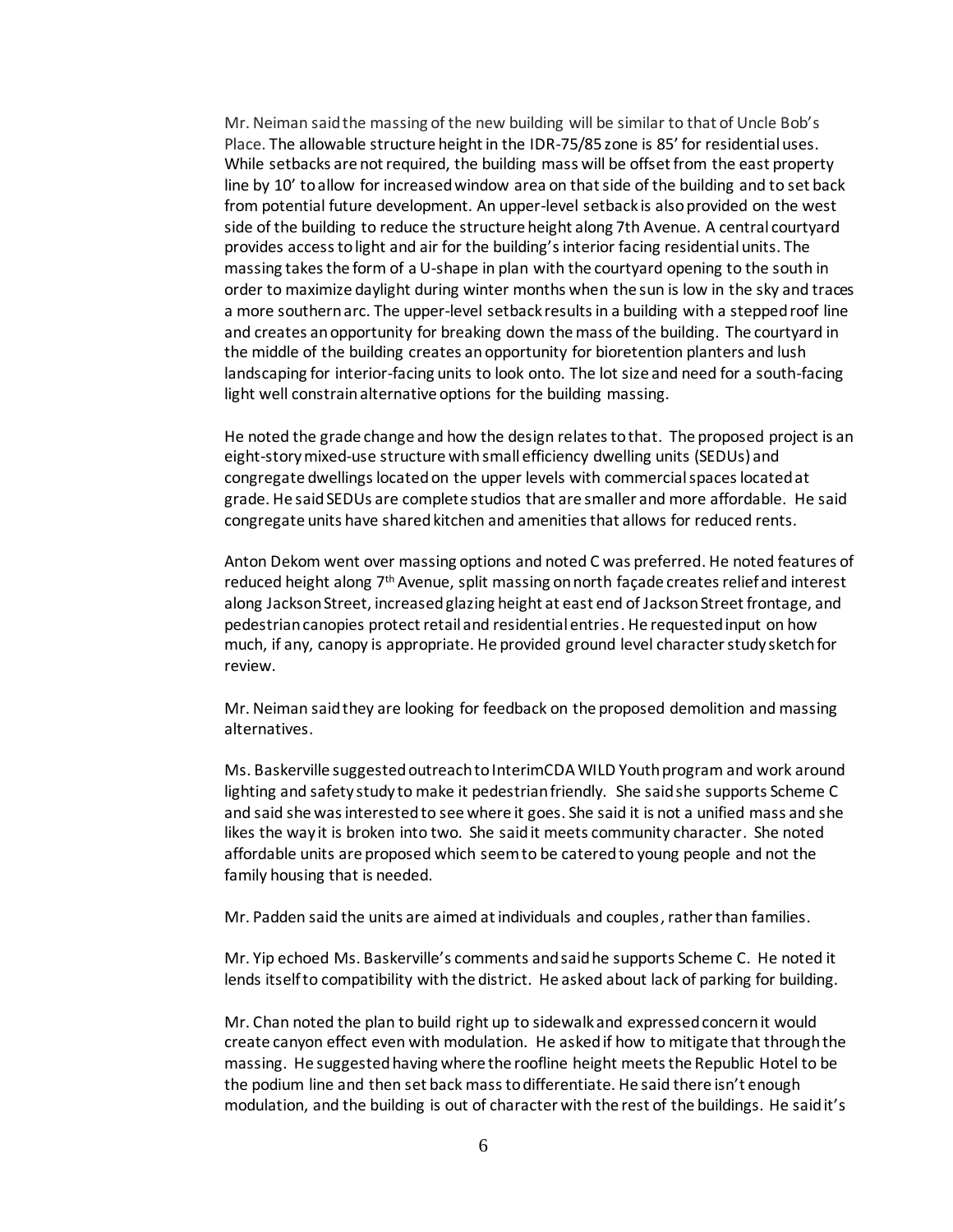an "imposing mass". He encouraged the teamto pick up on what exists on Jackson and to echo that and tohone in to the character of the district to create a feel of what it is. He asked for more variety in fronts.

Mr. Williams concurred on Mr. Chan's comment about the canyon effect, noting that it can feel intimidating. He said incorporation of street and retail space is important, noting the connection of outdoor to indoor. He said lot line to lot line prevents that. He suggested keeping the height of the new building consistent with what is around and still meet the number of units.

Ms. Woo asked for more view perspectives, south of S. King St and from 5<sup>th</sup> Ave S. and to see how they plan to incorporate the mural and art into the project. She was interested in seeing how the material and placement would be incorporated into building and said it should fit in with Asian Design Character District. She said this site is a huge thoroughfare where the community spirit can be presented, and she wanted to know how the design team plans to incorporate that into this building.

Mr. Fujimoto asked to include the Republic in further presentations.

Mr. Neiman said 245 units are planned with 169 SEDU units at 270 square feet and 76 congregate units at 200 square feet. He compared the project with the old residential hotel building and said the design is driven by function inside. The SRO was a simple, minimal affordable housing for the working population. He noted the straightforward design and the need to stack the building. He said the units are as small as they can be, and it would be hard to modulate the building anymore.

Mr. Williams asked the height of the top finished floor.

Mr. Neiman said 85' on average. He said it is just below high-rise; it is as tall as it can be without getting into the high-rise category.

Mr. Fujimoto asked for elaboration on first four floors.

Mr. Neiman said the first to  $4<sup>th</sup>$  floors are concrete, masonry clad; above that it is wood with masonry cladding.

Mr. Padden said it is the most affordable way to build housing. He said they are providing diverse and mixed-income residential. He said they focused on this area of the market. He said they want to be as inclusive as possible to the broadest audience and he hopes this will be an option to people in the community. He said non-profit organizations have tax credits. He said that is the struggle of the market driven developer versus non-profit developer. He said a building of singles and couples will activate pedestrian realm in ways different from what is there now. He said family units are often occupied by roommates rather than families. He said they will provide a type of housing and he hoped to provide opportunities for family housing.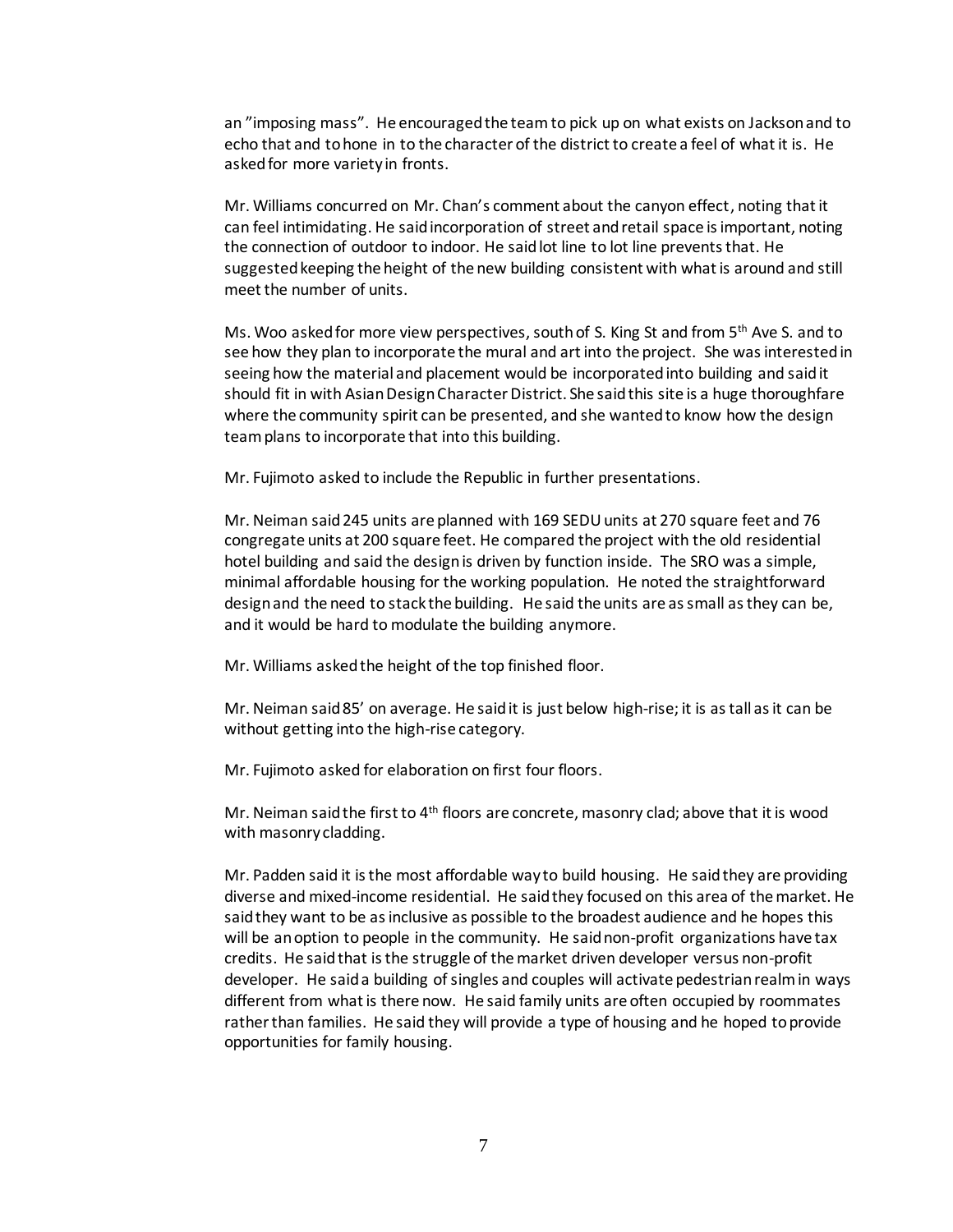Mr. Chan said demographics change but the building will exist for a long time and he said he was concerned with the massing. He said he was concerned about the longevity of the design and material.

Mr. Fujimoto cited SMC 23.66.304 F. He asked for proposed mass and options that pay more respect to existing buildings. He said SRO designs were cited as reason to stack the design. He said the result is narrow in proportion. He said the adjacent Republic Hotel is important and to show it in future renderings.

Mr. Chan said the Republic roofline could be carried through the building to help mitigate mass. He said design should respect adjacent structures and that is not visible here. He commented on the narrow proportion of Option C.

Mr. Williams challenged the team to look at different construction types in terms of what it could bring to the cost and life cycle of the building that will be here in 50 years. Bring more warmth to the building.

Mr. Yip appreciated the presentation and the team being candid about challenges, design, housing type, and that they are trying to bring the rent down. He said SEDU and congregate housing still command high rent per square foot. He encouraged the team to take the comments to heart and to honor the community and design elements here.

Mr. Fujimoto cited the goals and objectives of the IDM zone in the land use code and asked the team to consider how to respond to them. He said the building is in the Chinatown-International District and massing should be ground in that.

Mr. Padden said they have spent time touring existing buildings in the community and drawing from those for design. He noted the Atlas Hotel and Bush Hotel and said the proposed design is consistent with what they saw in the community. He said the Bush Hotel went from an SRO to small studio units which are the same size as the proposed SEDUs. He said the new building will last 100 years or more. He said parking is not required by Code and pedestrian uses are favored.

Mr. Chan said living in an SRO is a product of racism and that people were herded into those spaces. It was all they could get. He said it's not a preferable way to live and he suggested the design team talk to residents of the Atlas Hotel.

Mr. Fujimoto said SROs housed seasonal workers;they lived harsh lives in a limited space.

The discussion turned to parking. Mr. Neiman said including parking would require elimination of most affordable units and would drive up the cost of other units. He said there are parking lots in area and they have some good ideas about off-site parking strategies.

Mr. Dekom said they are still working out the massing and the size and type of retail. He said the grade change impacts spaces and interior connections. He said below grade space could work for commercial uses that don't need daylight.